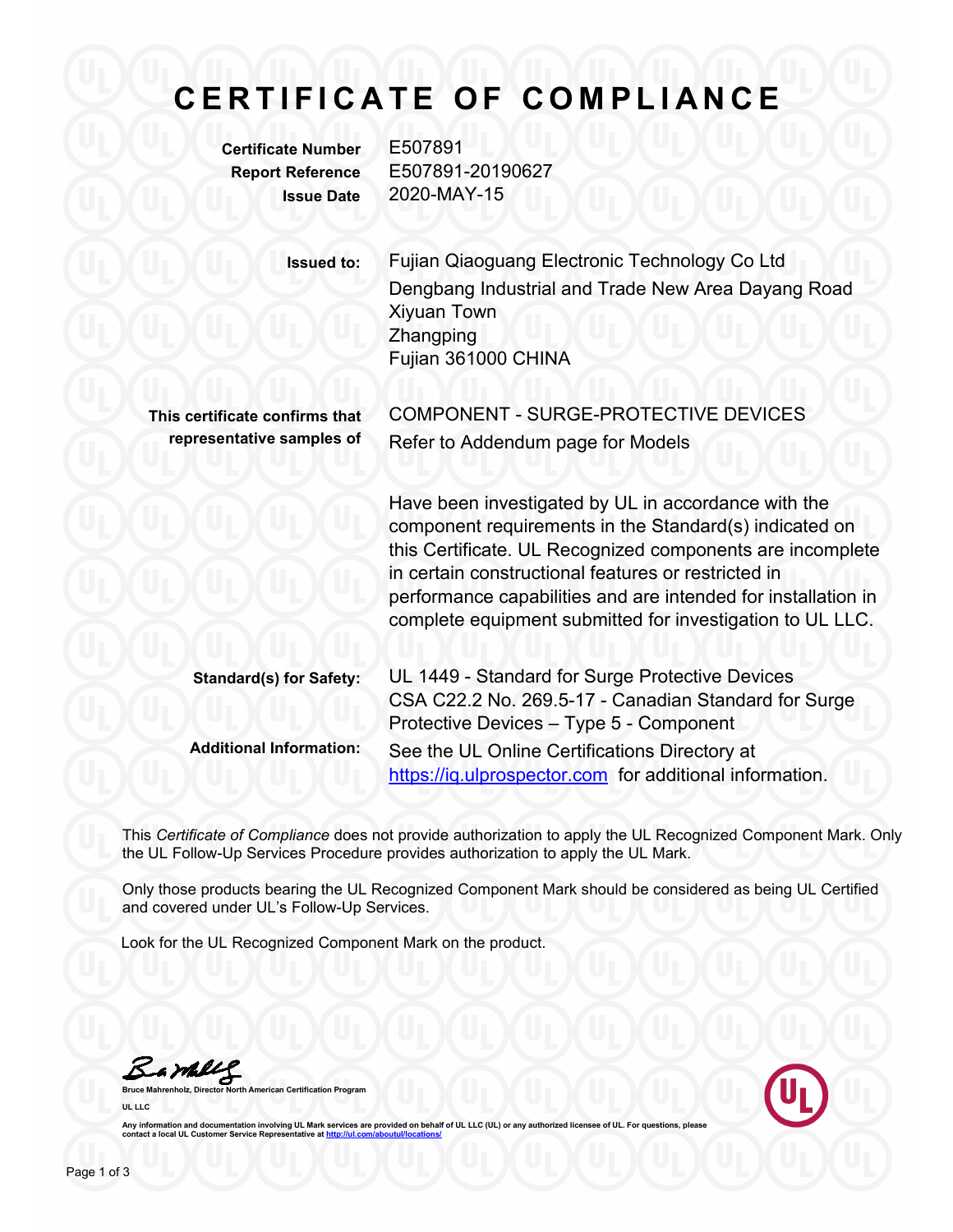## **C E R T I F I C A T E O F C O M P L I A N C E**

**Certificate Number** E507891

**Report Reference** E507891-20190627 **Issue Date** 2020-MAY-15

This is to certify that representative samples of the product as specified on this certificate were tested according to the current UL requirements.

Models:

FTR07D151K, FTR07D181K, FTR07D201K, FTR07D221K, FTR07D241K, FTR07D271K, FTR07D301K, FTR07D331K, FTR07D361K, FTR07D391K, FTR07D431K, FTR07D471K, FTR07D511K, FTR07D561K, FTR07D621K, FTR07D681K, FTR07D751K, FTR07D781K, FTR07D821K.

FTR07D151KJ, FTR07D181KJ, FTR07D201KJ, FTR07D221KJ, FTR07D241KJ, FTR07D271KJ, FTR07D301KJ, FTR07D331KJ, FTR07D361KJ, FTR07D391KJ, FTR07D431KJ, FTR07D471KJ, FTR07D511KJ, FTR07D561KJ, FTR07D621KJ, FTR07D681KJ, FTR07D751KJ, FTR07D781KJ, FTR07D821KJ.

FTR07D151KZ, FTR07D181KZ, FTR07D201KZ, FTR07D221KZ, FTR07D241KZ, FTR07D271KZ, FTR07D301KZ, FTR07D331KZ, FTR07D361KZ, FTR07D391KZ, FTR07D431KZ, FTR07D471KZ, FTR07D511KZ, FTR07D561KZ, FTR07D621KZ, FTR07D681KZ, FTR07D751KZ, FTR07D781KZ, FTR07D821KZ.

FTR10D151K, FTR10D181K, FTR10D201K, FTR10D221K, FTR10D241K, FTR10D271K, FTR10D301K, FTR10D331K, FTR10D361K, FTR10D391K, FTR10D431K, FTR10D471K, FTR10D511K, FTR10D561K, FTR10D621K, FTR10D681K, FTR10D751K, FTR10D781K, FTR10D821K, FTR10D911K, FTR10D102K, FTR10D112K.

FTR10D151KJ, FTR10D181KJ, FTR10D201KJ, FTR10D221KJ, FTR10D241KJ, FTR10D271KJ, FTR10D301KJ, FTR10D331KJ, FTR10D361KJ, FTR10D391KJ, FTR10D431KJ, FTR10D471KJ, FTR10D511KJ, FTR10D561KJ, FTR10D621KJ, FTR10D681KJ, FTR10D751KJ, FTR10D781KJ, FTR10D821KJ, FTR10D911KJ, FTR10D102KJ, FTR10D112KJ.

FTR10D151KZ, FTR10D181KZ, FTR10D201KZ, FTR10D221KZ, FTR10D241KZ, FTR10D271KZ, FTR10D301KZ, FTR10D331KZ, FTR10D361KZ, FTR10D391KZ, FTR10D431KZ, FTR10D471KZ, FTR10D511KZ, FTR10D561KZ, FTR10D621KZ, FTR10D681KZ, FTR10D751KZ, FTR10D781KZ, FTR10D821KZ, FTR10D911KZ, FTR10D102KZ, FTR10D112KZ.

FTR14D151K, FTR14D181K, FTR14D201K, FTR14D221K, FTR14D241K, FTR14D271K, FTR14D301K, FTR14D331K, FTR14D361K, FTR14D391K, FTR14D431K, FTR14D471K, FTR14D511K, FTR14D561K, FTR14D621K, FTR14D681K, FTR14D751K, FTR14D781K, FTR14D821K, FTR14D911K, FTR14D102K, FTR14D112K, FTR14D122K.

FTR14D151KJ, FTR14D181KJ, FTR14D201KJ, FTR14D221KJ, FTR14D241KJ, FTR14D271KJ, FTR14D301KJ, FTR14D331KJ, FTR14D361KJ, FTR14D391KJ, FTR14D431KJ, FTR14D471KJ, FTR14D511KJ, FTR14D561KJ, FTR14D621KJ, FTR14D681KJ, FTR14D751KJ, FTR14D781KJ, FTR14D821KJ, FTR14D911KJ, FTR14D102KJ, FTR14D112KJ, FTR14D122KJ.

**Bruce Mahrenholz, Director North American Certification Program**

**UL LLC**



Any information and documentation involving UL Mark services are provided on behalf of UL LLC (UL) or any autho **contact a local UL Customer Service Representative at http://www.franchilder.org/**